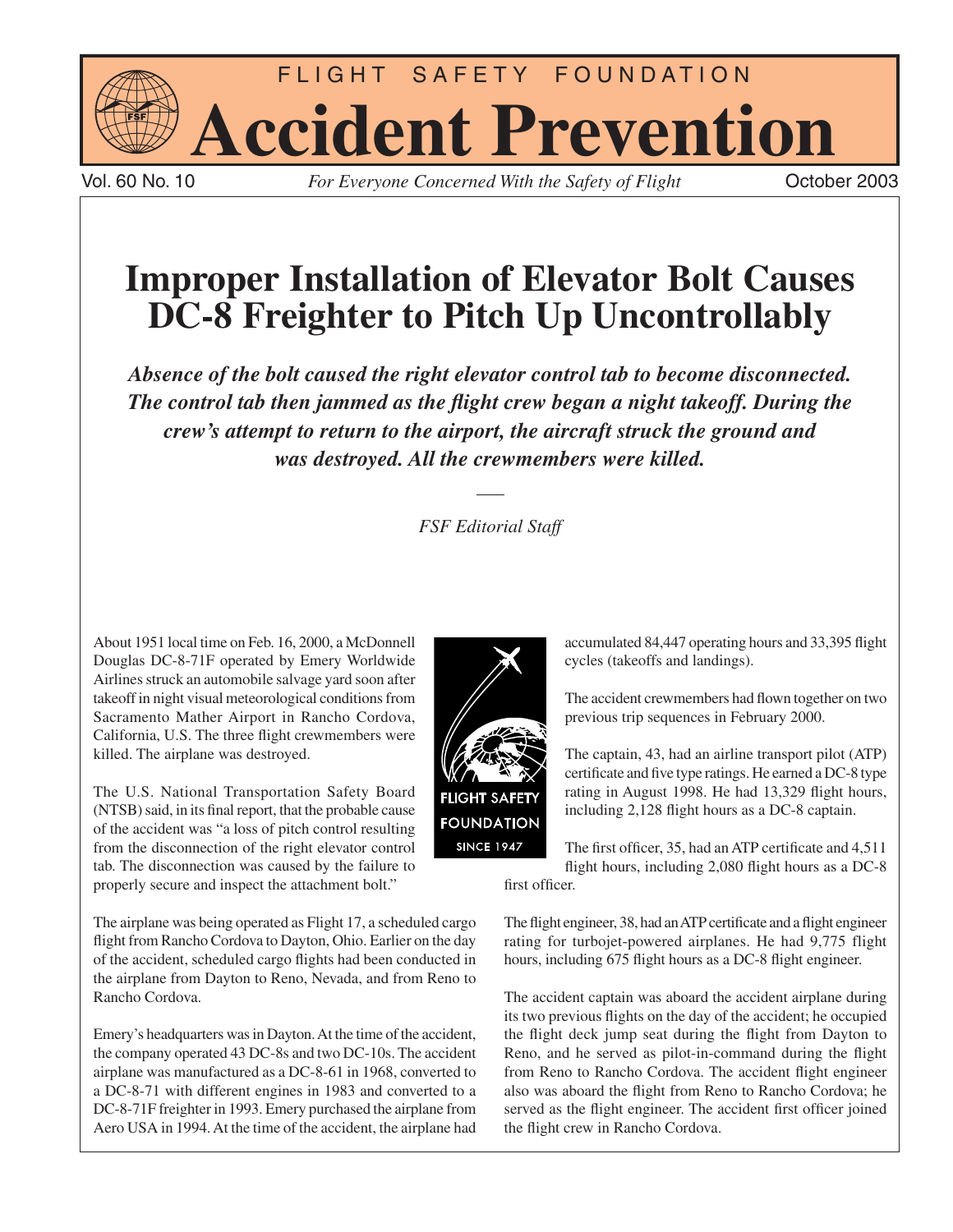The airplane arrived in Rancho Cordova about 1815, and unloading and loading of cargo was completed at 1930.

"Post-accident interviews with the cargo-loading supervisor, load planner and cargo loaders who worked on the accident



# **McDonnell Douglas DC-8-71F**

Douglas Aircraft Co. began production of its first jet transport, the DC-8, in 1959. The first five versions of the DC-8  $-$  the series 10, 20, 30, 40 and  $50 -$  have the same overall dimensions. The DC-8-61, introduced in 1965, is longer than its predecessors and can carry up to 251 passengers and four crewmembers.

Douglas merged with McDonnell Aircraft Corp. in 1968. In 1981, McDonnell Douglas Corp. introduced the DC-8- 71, a re-engined version of the DC-8-61. The series 61's Pratt & Whitney JT3D-3B turbofan engines, rated at 18,000 pounds (8,165 kilograms) thrust, were replaced with CFM International CFM56-2-C1 turbofan engines, rated at 22,000 pounds (9,979 kilograms) thrust.

The DC-8-71F is a freighter version with a cargo capacity of 8,810 cubic feet (247 cubic meters). The airplane has an upward-hinged cargo door on the left side of the forward fuselage and can accommodate 18 pallets measuring 7.3 feet by 10.4 feet (2.2 meters by 3.2 meters).

Maximum takeoff weight (MTOW) is 328,000 pounds (148,781 kilograms). Balanced field length at MTOW is 10,560 feet (3,220 meters). Maximum landing weight is 258,000 pounds (117,029 kilograms).♦

Source: *Jane's All the World's Aircraft*

airplane indicated that the unloading/loading process on the night of the accident was routine and that the airplane's load was lighter than usual," the report said.

The airplane was within weight-and-balance limits. Maximum takeoff weight is 328,000 pounds (148,781 kilograms). The airplane's takeoff weight was 279,231 pounds (126,659 kilograms). The aft center of gravity (CG) limit is 33.6 percent mean aerodynamic chord (MAC). The airplane's CG was 28.9 percent MAC.

"Post-accident interviews indicated that while cargo-handling personnel were working, the flight engineer conducted a preflight inspection of the exterior of the airplane," the report said. "Additionally, during this time, mechanics from Emery and a contract maintenance company performed routine maintenance inspections and service items (such as servicing the engines with oil, checking the tires and brakes, and refueling).

"Although the investigation revealed that minor maintenance discrepancies existed (for example, an inoperative-fuel-valve indication and a malfunctioning navigation light), neither the flight engineer nor the mechanics reported observing any significant airplane anomalies during the preflight inspections. Further, the cockpit voice recorder (CVR) did not record any discussion of airplane anomalies while the airplane was on the ground."

The first officer was the pilot flying. At 1927, while conducting a takeoff briefing, he said, "Standard Emery procedures if there's a problem; we'll come back here and land on [Runway 22L]."

The captain said, "Sounds good."

The airport, a former U.S. Air Force base, is about 12 nautical miles (22 kilometers) east of Sacramento, California, and has two parallel runways: Runway 4L/22R, which is 6,040 feet (1,842 meters) long; and Runway 4R/22L, which is 11,301 feet (3,447 meters) long. The airport did not have a control tower at the time of the accident.

The crew started the engines and, about 1940, made a radio transmission on the common traffic advisory frequency (CTAF) that they were taxiing the airplane from the southwest cargo area to Runway 22L.

While taxiing the airplane, the crew conducted a flight control check.

At 1942, the captain said, "Elevator forward … coming back."

The first officer said, "EPI [elevator position indicator] checks."

The DC-8 has two elevators that operate in unison through drive rods and a torque tube. A control tab is on the inboard section of each elevator.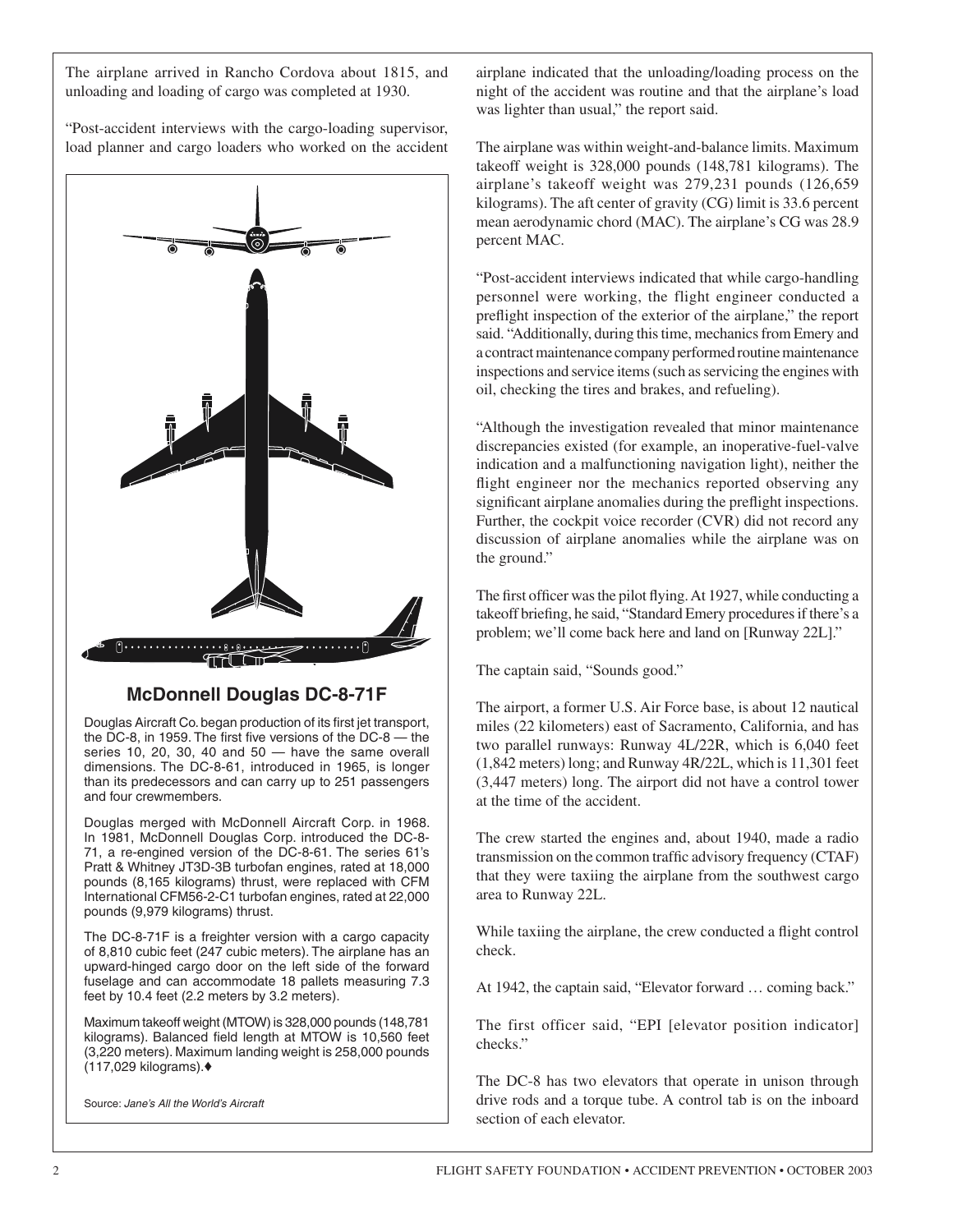"The [flight crew's] control columns are mechanically linked to the elevator-control tabs, and deflection of the control tabs in flight results in deflection of the elevators, which results in changes in the airplane's pitch attitude," the report said. "Each elevator-control tab is hinged to the inboard trailing edge of the associated elevator surface, then connected by a mechanical linkage (including a crank fitting, pushrod and bellcrank assembly) at the inboard edge of the tab to the flight-control system on that side of the airplane."

Geared tabs outboard of the control tabs reduce control force.

"As the elevators' positions change in relation to the horizontal stabilizer, linkages move the elevator geared tabs in the opposite direction, providing an aerodynamic boost to assist the control tabs in moving the elevators," the report said. "This reduces the amount of control force required from the pilots.

"Dampers are installed in each elevator leading edge at the inboard hinge location and provide an opposing force proportional to the rate of elevator movement to prevent elevator flutter."

The report said that the elevator controls normally operate as follows:

"When a pilot moves the control column forward (commanding an AND [airplanenose-down] movement), the left and right elevator-control tabs deflect in a TEU [trailing-edge-up] direction, and the resultant aerodynamic forces drive the elevator surfaces in the opposite (that is, TED [trailing-edgedown]) direction, causing the airplane to pitch nose-down.

"When a pilot moves the control column aft (commanding an ANU [airplane-nose-up] movement), the left and right elevator-control tabs deflect in a TED direction and the resultant aerodynamic forces drive the elevator surfaces in the opposite (TEU) direction, causing the airplane to pitch nose-up."

The accident airplane's EPI was located on the lower left side of the first officer's instrument panel. The EPI, which is 1.0 inch (2.5 centimeters) in diameter, has markings for "UP," "NEUT" (neutral) and "DN" (down).

The report said that installation of EPIs in DC-8s was required by airworthiness directive (AD) 78-01-15, which was issued by the U.S. Federal Aviation Administration (FAA) in 1978 "as a result of a series of accidents and incidents involving DC-8 jammed or restricted elevator surfaces."1

EPI location in DC-8s is not standardized.

"AD 78-01-15 specified that operators install the EPI gauge on the first officer's instrument panel such that full-forward movement of the control column and wheel would not obstruct the first officer's view of the gauge," the report said. "The AD did not comment regarding visibility of the gauge from the captain's seat. As a result, DC-8 operators installed the EPI where they found room for it and where the first officer could see it."

At about 1946, the first officer established radio communication with Sacramento Approach Control and requested release for an instrument flight rules (IFR) flight to Dayton. The controller released the flight and told the first officer to report airborne.

The crew conducted the "Before Takeoff" checklist and made a radio call on CTAF that they were taking off on Runway 22L and would conduct a left-downwind departure. At the time, the automated weather observation system (AWOS) indicated that surface winds were calm, visibility was greater than 10 statute miles (16 kilometers), temperature and dew point both were 46 degrees Fahrenheit (8 degrees Celsius) and that there were scattered clouds at 2,000 feet and a broken ceiling at

7,000 feet.

"According to postaccident interviews with witnesses, the ceiling and nighttime visibility at [the airport] were such that the witnesses could clearly observe the airplane as it taxied from the ramp to the runway, took off, climbed out and turned to return to the airport," the report said.

The crew conducted an "80-knot elevator check" during the takeoff roll. Emery's procedure called for the pilot flying to monitor the EPI for response to controlcolumn movement while moving the control column full-forward and then releasing the

control column so that it moves slightly forward of its neutral position.

At 1948:50, the captain said, "Eighty knots."

The first officer said, "Eighty knots … elevator checks."

At 1949:02, the captain said, "V one."  $V_1$  (takeoff decision speed) was 126 knots. Four seconds later, he said, "Rotate" (Figure 1, page 4). Rotation speed was 146 knots.

The report said that flight data recorder (FDR) data and CVR data indicate that although neither pilot had moved his control column aft, the airplane began to pitch up before reaching rotation speed. About the time the airplane reached rotation speed, the first officer began to move his control column forward to counter the unusual pitch-up. About four seconds later, the first officer began to apply nose-down stabilizer trim.

FDR data indicated that although nose-down control column pressure and full nose-down trim were maintained throughout

*About the time the airplane reached rotation speed, the first officer began to move his control column forward to counter the unusual pitch-up.*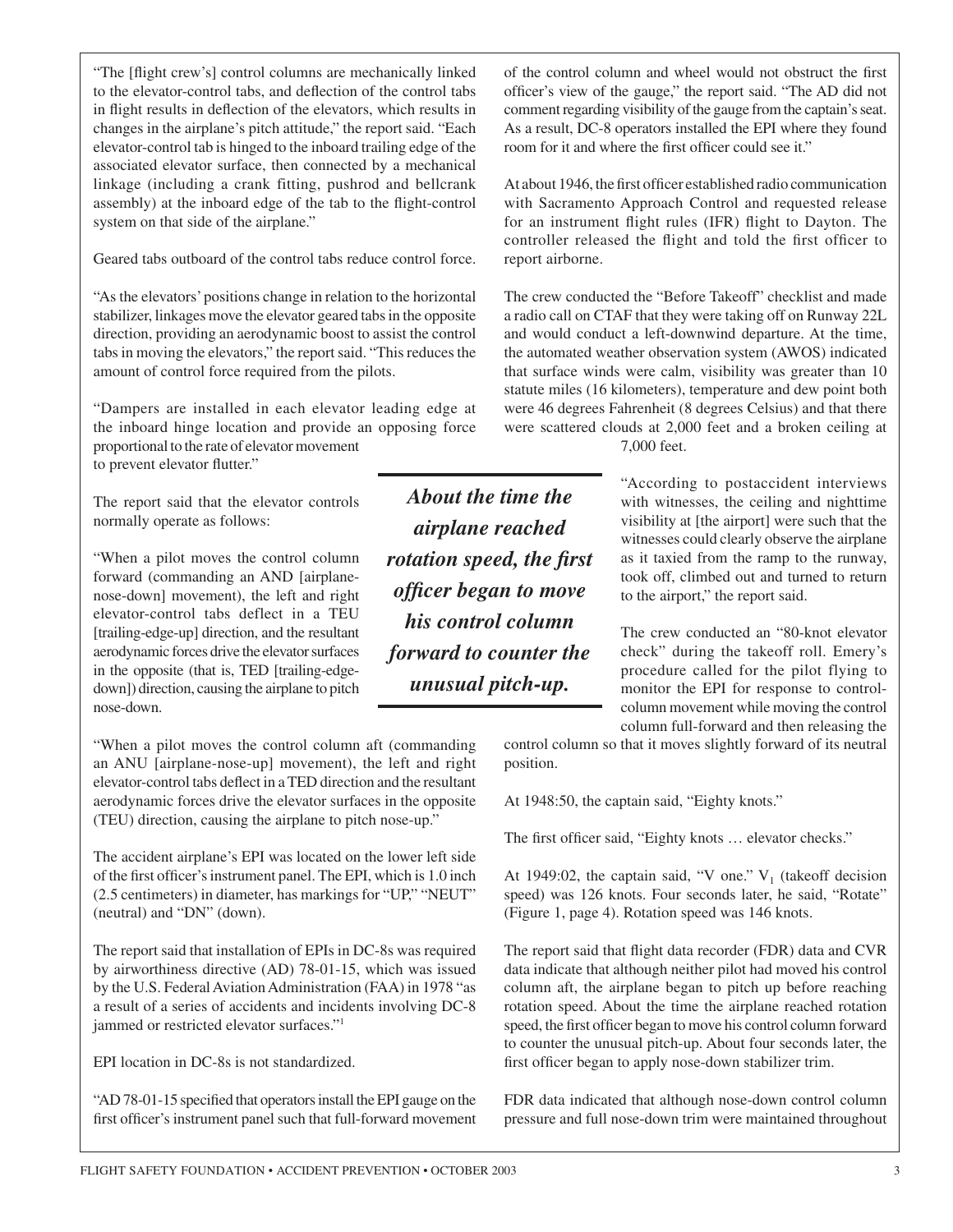

By 1949:22, the airplane's left bank had increased to about 35 degrees.

After the controller said "roger," there was no further radio communication between the flight crew and the controller.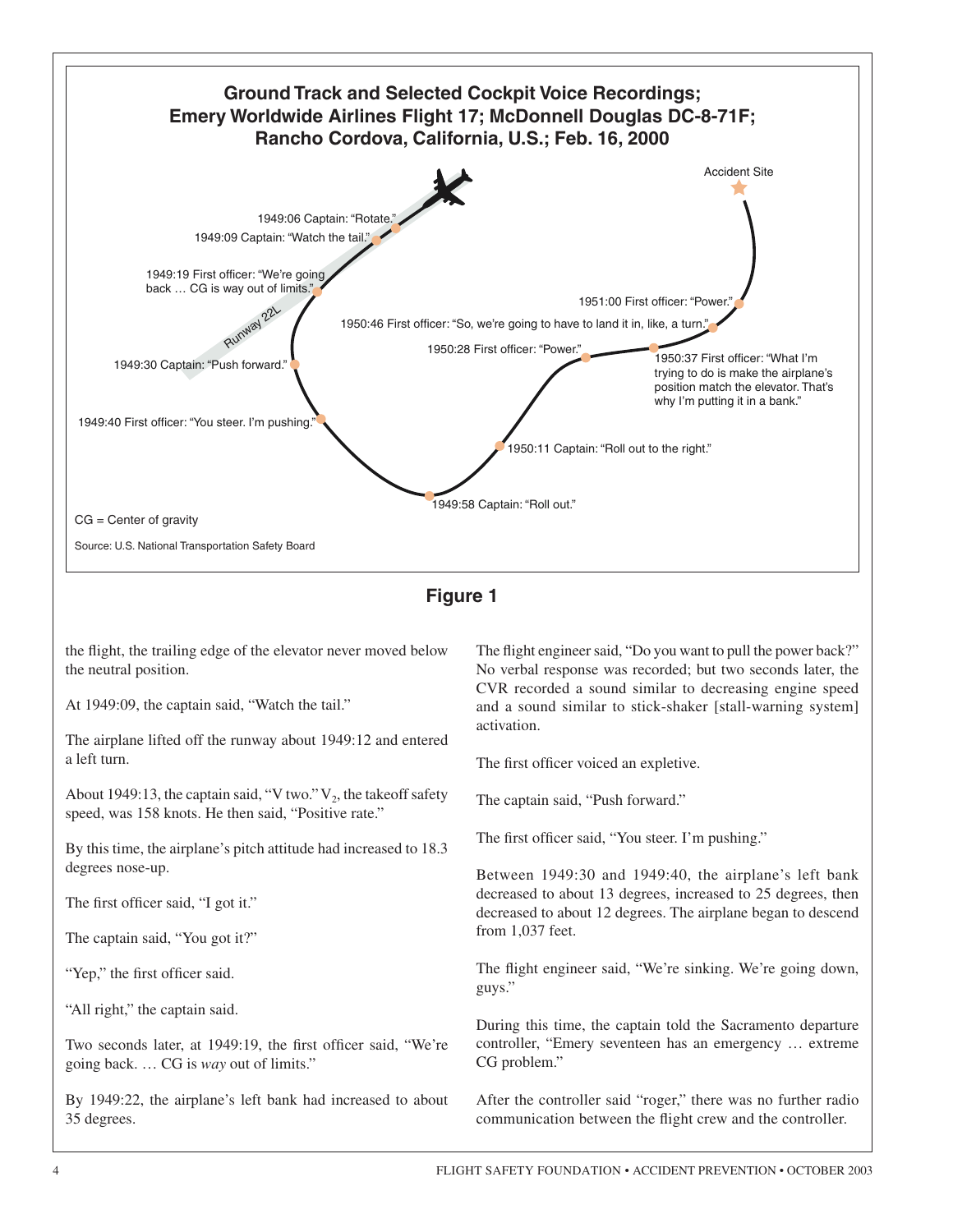"Throughout the accident flight, the airplane rolled and pitched and climbed and descended, as the pilots tried different combinations of flight-control inputs and engine-power settings to counter the airplane's uncommanded pitch-up while they attempted to maneuver back to the runway," the report said.

The landing gear lever was not found after the accident; the report said that CVR information and other information indicate that the landing gear remained extended throughout the flight.

At 1949:46, the CVR recorded a sound similar to increased engine speed and then a ground-proximity warning system (GPWS) warning: "whoop whoop pull up."

The CVR recorded several more GPWS warnings during the accident flight.

The airplane was descending through 679 feet and its left bank was increasing through about 11 degrees at 1949:47, when the first officer said, "Power."

The airplane descended to 601 feet, then began to climb. The airplane was climbing through 625 feet at 1949:52, when the captain said, "All right, all right … all right."

The airplane was climbing through 673 feet at 1949:54, when the first officer said, "Push."

As the airplane climbed, its left bank increased. By 1949:56, the bank angle had increased to about 45 degrees.

At 1949:58, the captain said, "Roll out."

The CVR recorded the "sound of strained exhale" twice during the next 10 seconds.

FDR data indicated that about 1950:04, the airplane was at 901 feet and that its bank angle had decreased to about 33 degrees left.

"FDR data indicated that the airplane continued to climb and [that] its bank continued to decrease during the next six [seconds] to seven seconds," the report said.

At 1950:11, the captain said, "Roll out to the right."

The first officer said, "OK … push. Push forward."

"For the next four seconds, the airplane continued to fly on a north-northeasterly heading, approximately parallel to the departure runway at an altitude of about 1,000 feet," the report said. "During the next 10 seconds, the airplane banked right to an east-northeasterly heading, then climbed, reaching 1,087 feet (the maximum altitude obtained for the accident flight) about 1950:18, before it began to descend again."

About 1950:26, the flight engineer said, "You got the trim maxed?"

The first officer said, "Power."

"More?" the flight engineer said.

"Yeah," the first officer said. "We're going to have to land fast"

The airplane's roll attitude changed from a right bank to a left bank, and the captain said, "Left turn."

The first officer said, "OK. ... What I'm trying to do is make the airplane's position match the elevator. That's why I'm putting it in a bank."

"All right," the captain said.

*"Throughout the accident flight, the airplane rolled and pitched and climbed and descended …"*

"So, we're going to have to land it in, like, a turn," the first officer said.

About this time, the airplane was abeam the threshold of Runway 22L and turning toward the airport.

The airplane was turning through a heading of about 035 degrees at 1950:47, when the captain said, "Bring it around." The CVR then recorded a sound similar

to the stick shaker. One second later, the captain again said, "Bring it around."

The airplane was turning through a northerly heading and descending through about 770 feet at 1950:54, when the first officer said, "You got the airport?"

The captain said, "Bring it around."

At 1951:00 and again at 1951:07, the first officer said, "Power." At the time, the airplane was turning through a heading of about 308 degrees and descending through 224 feet.

At 1951:07, the first officer voiced an expletive. One second later, the CVR recorded a sound similar to impact.

The airplane was in a left-wing-low and slightly nose-up attitude when it struck the ground about one nautical mile (two kilometers) east of the runway threshold.

"The accident airplane's left wing tip contacted a concrete-andsteel support column for an overhang attached to a two-story building located adjacent to the southeast edge of the salvage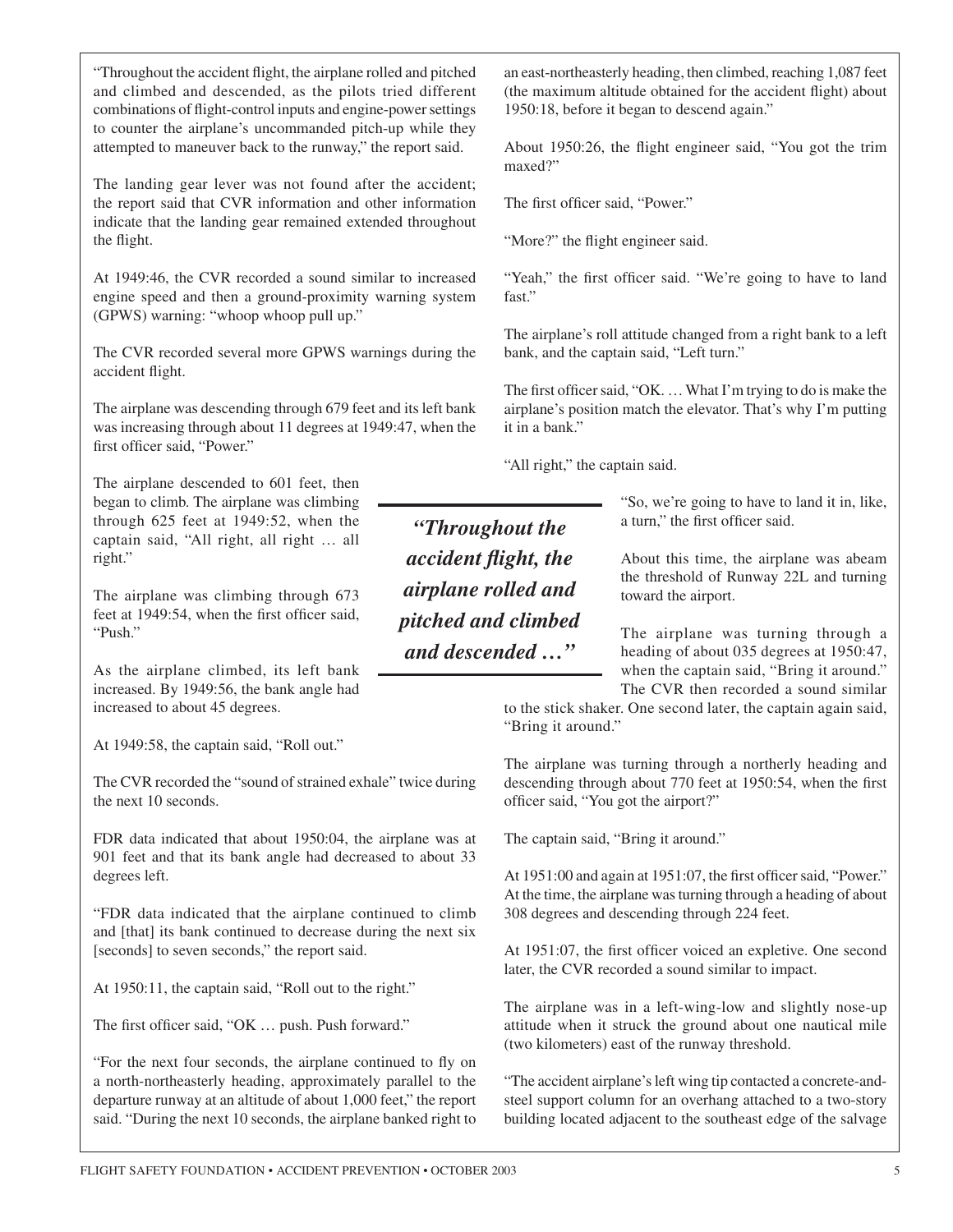yard," the report said. "The airplane subsequently impacted the vehicles and pavement in the salvage yard; many vehicles in the salvage yard were damaged or destroyed by impact and post-impact fire."

The Sacramento County Coroner's Office found that the captain and the flight engineer died of thermal injuries and traumatic injuries, and that the first officer died of thermal injuries and inhalation of combustion products.

Tissue specimens from the flight crew tested negative for drugs of abuse, prescription medications and over-the-counter medications.

The ground-support personnel who were involved in unloading and loading cargo aboard the airplane were not required to submit to drug/alcohol testing after the accident because they are not included among those defined in U.S. Federal Aviation Regulations (FARs) Part 121 as performing a "safety-sensitive

function." (The report said that flight crewmembers, flight attendants, flight instructors, aircraft dispatchers, aircraft maintenance/preventive maintenance personnel, ground-security coordinators, aviation screeners and air traffic controllers are among those defined as performing safety-sensitive functions.)

"Although not required, voluntary drug tests were eventually conducted on eight cargo handlers, a load planner and the ramp supervisor involved with the accident flight," the report said. "Samples were taken from the 10 tested employees between one [day] and six days after the accident; two of the 10 employees [a cargo handler and the

load planner] tested positive for drugs and were subsequently relieved of their duties."

The report said that although the performance of the cargohandling personnel was not a factor in this accident, improper cargo loading has been involved in other accidents.

"The way cargo-handling personnel conduct their duties … can have a significant effect on the safety of flight," the report said.

The bolt, washer and castellated nut that attached the right elevator-control-tab crank fitting to the pushrod were not found. The cotter pin that secured the castellated nut in place also was not found.

"The aluminum control-tab-crank fitting and the aft end of the pushrod were intact and exhibited no evidence of internal damage, indicating that the bolt was not in place at impact," the report said. "By contrast, the aft end of the left control-tab pushrod … showed evidence of damage consistent with the bolt having been in place until impact; it was fractured."

The report said that failure of the castellated nut or the cotter pin was unlikely; therefore, the bolt must have separated because it was not secured properly and inspected properly during the airplane's most recent major inspection or during subsequent maintenance.

Current FARs Part 25 airworthiness standards for transport category airplanes require two separate locking (securing) devices for every fastener used in critical flight control attachments. The DC-8, however, was certified under the earlier airworthiness standards of Civil Aviation Regulations (CARs) 4b, which did not require dual-locking devices.

The report said that the bolt moved out of the right crank fitting and pushrod at some time between the airplane's departure from Reno and its takeoff roll at Rancho Cordova. No longer attached to the pushrod, the control tab deflected TED. As aerodynamic forces increased during the takeoff, the trailing edge of the control tab began to move upward, but the crank

> fitting contacted the disconnected pushrod, preventing further TEU movement of the control tab.

> "During the accident flight, the aerodynamic forces acting on the extreme TED-deflected right control tab would have driven both elevator surfaces abnormally TEU, resulting in a strong airplane nose-up elevator effect … regardless of the flight crew's inputs," the report said.

> The most recent major inspection of the accident airplane was a D inspection conducted by Tennessee Technical Services (TTS) on Aug. 27, 1999, through Nov. 17, 1999. D inspections, which include an

overhaul of the airplane, are required every 12 years.

During the D inspection, the airplane's elevators, elevatorcontrol tabs and geared tabs were replaced with overhauled units and installed using hardware from TTS stock. The work card for the installation contained a reference to a section of Emery's DC-8 maintenance manual (MM).

"However, this section of the Emery DC-8 MM did not contain a list of (or other guidance specifically detailing) the required hardware for the proper installation and security of the control-tab crank fitting/pushrod attachment or detailed steps regarding the inspection of this attachment," the report said.

The MM contained a reference to a figure in Emery's DC-8 illustrated parts catalog (IPC).

"This IPC figure then referenced another IPC figure, which identified [by part number] the drilled-shank alloy steel bolt, washer and castellated nut required for this installation but did

*certified under the earlier airworthiness standards of Civil Aviation Regulations (CARs) 4b, which did not require dual-locking devices.*

*The DC-8 was*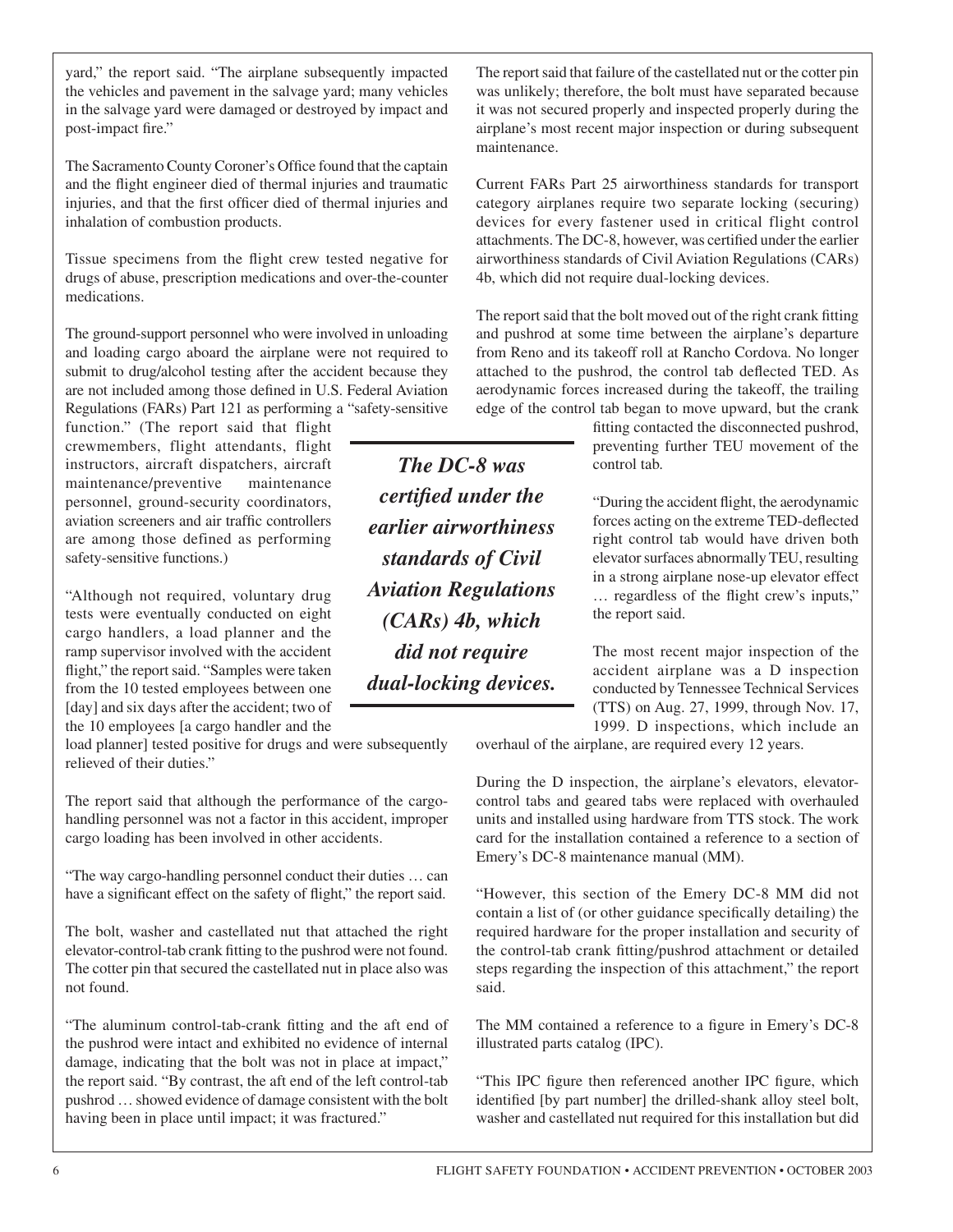not identify the cotter pin required to secure the bolt in this installation," the report said.

On May 8, 2002, The Boeing Co., which merged with McDonnell Douglas in 1997, issued temporary revisions to the DC-8 MM, instructing operators to connect the control tab pushrod to the tab crank fitting by installing a bolt, a washer and a nut, tightening the nut and securing the nut with a cotter pin.

Boeing told NTSB that it did not plan to make similar revisions to the DC-8 IPC because the IPC "was not intended to be used for installation and assembly." Boeing said, "The IPC does, however, relate the specific part to the appropriate installation drawing, which is what the mechanic should be using to assemble and/or install components on an airplane."

The report said, "Emery did not list Boeing's DC-8 installation drawings in its DC-8 maintenance policy and procedures manual as a reference document, and TTS stated that Emery did not provide them with Boeing's DC-8 installation drawings."

None of the TTS maintenance technicians or inspectors interviewed by investigators specifically recalled the work they performed on the accident airplane.

One TTS inspector who was involved in installing the right elevator assembly said that the area where the elevator control tab crank fitting is attached to the pushrod would have been inspected at least three times.

"Specifically, he said that TTS mechanics were not allowed to close a panel/fairing

unless an inspector was there to inspect the area and witness the closing of that panel/fairing," the report said. "The TTS inspector stated that he would only stamp the work card for the elevator control tab installation after he had touched the cotter pin to ensure proper installation."

During the D inspection, the accident airplane's Loral Fairchild (now L3 Communications) F800 FDR, which originally recorded six data parameters, was upgraded to record 17 data parameters.

Although the data recorded by the FDR during the accident was of good quality, investigators found the following anomalies:

- Whenever electrical power was discontinued, the FDR switched to the first track of its six-track tape. As a result of the anomaly, the FDR, which is designed to record 25 hours of data, provided only eight hours, 11 minutes of data.
- Recorded elevator-deflection data were 11 degrees greater than actual elevator deflections.

Elevator-deflection-data anomalies were found in data from the FDRs in other Emery DC-8s. The report said that Emery conducted a full FDR data correlation for the FDR in only one of its DC-8s, as permitted by Part 121.343(j). The correlation was conducted with the FDR in the accident airplane.

"The correlation for the accident airplane was applied to the rest of Emery's DC-8 fleet as their FDRs were upgraded," the report said. "The actual control-surface positions on those airplanes were not measured."

During a flight in the accident airplane on Nov. 25, 1999, (eight days after the D inspection was completed), a pilot reported that he had to apply more back pressure than normal on the control column to conduct an elevator check before takeoff and to flare the airplane for landing. Emery maintenance technicians found that the elevator dampers were reversed (i.e., the damper for the right elevator was installed on the left elevator, and the damper for the left elevator was installed on the right elevator).

"According to the lead mechanic, maintenance personnel did not check cable tensions, access the elevator control tab pushrod fairing, rig the elevator control or geared tabs, or discover any

> obstructions to control column movement during the troubleshooting efforts," the report said.

> Emery maintenance technicians removed the elevator dampers, reinstalled them in their correct locations, conducted a visual inspection and checked control-column feel. One maintenance technician involved in the work told investigators, "It seems to me that the flight controls, after swapping of the dampers, felt smoother."

On the night of Jan. 21, 2000, a B-2 inspection of the accident airplane was conducted at Emery's facility in Dayton. A B-2 inspection, one of a series of four B inspections conducted at 136-hour intervals, includes inspection of the empennage and lubrication of the flight controls.

One of the work cards for the B-2 inspection stated that maintenance technicians should "visually inspect elevators and tabs for general condition, corrosion, leakage and security of attachment."

"Because of the DC-8 elevator assembly design, the elevator control tab inboard fairing would have to be removed for maintenance personnel to inspect the inboard hinge fitting and crank fitting/pushrod attachment," the report said.

Investigators found that the accident airplane's elevator geared tab crank arms were fractured. An examination of DC-8 elevator-related service difficulty reports (SDRs) submitted during the five years preceding the accident revealed six SDRs on fractured crank arms.

*"TTS stated that Emery did not provide them with Boeing's DC-8 installation drawings."*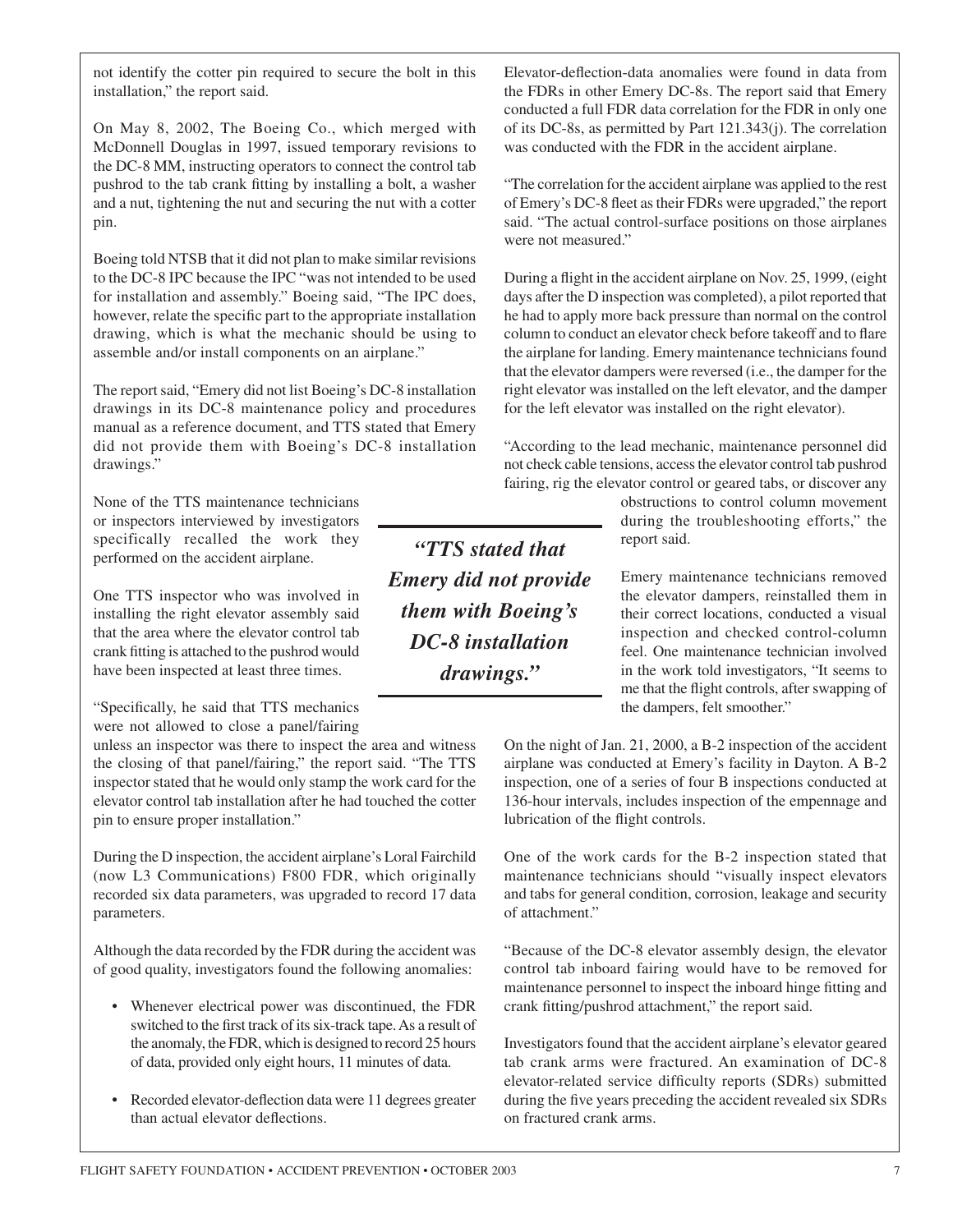"One of these was detected during an elevator ground check, one was detected in flight, and four were detected during elevator checks during the takeoff roll, resulting in aborted takeoffs," the report said.

Fractured elevator geared tab crank arms also were found after a jammed elevator on a DC-8-71F caused a Tampa Airlines flight crew to reject a takeoff on Dec. 12, 2002. Tampa Airlines personnel believe that the crank arms were fractured before takeoff, when the DC-8 was struck by jet blast from a DC-10.

The report said that in April 1977, McDonnell Douglas Corp. issued Alert Service Bulletin (ASB) 27-262 after fractured geared tab crank arms caused the elevators on several DC-8s to jam. The ASB recommended that the elevator gust locks be engaged when the airplanes are parked to prevent elevator damage caused by wind or jet blast. In July 1977, the company issued Service Bulletin (SB) 27-262 recommending in part that aluminum geared tab crank assemblies be replaced with forged stainless steel assemblies.

AD 78-01-15 required operators to comply with specific recommendations in SB 27- 262. The AD, however, did not require the replacement of aluminum crank assemblies with stainless steel crank assemblies.

The report said that DC-8 operators' pilottraining procedures and airplane operating procedures should emphasize the importance of checking the symmetry of the elevators and tabs during preflight inspection.

Emery's DC-8 operating manual required that the alignment and condition of the elevators and tabs be checked during the preflight inspection and said that, with the

gust lock disengaged, "elevator should be up, control tabs up and geared tabs down."

The report said that this guidance is accurate but does not emphasize sufficiently the importance of checking the symmetry of the elevators and tabs.

"Although it was not possible to determine what position the control tabs were in during the flight engineer's preflight inspection of the airplane, if the right elevator control tab was disconnected when the preflight inspections were conducted, an asymmetry between the right and left control tabs would likely have existed," the report said.

In June 2001, Boeing issued a flight operations bulletin (FOB) that included the following recommendation:

The proper functioning of the flight controls should be verified before every flight. If the exterior walkaround is made … with the gust lock released, the

*The report said that the procedures in effect at the time of the accident for the 80-knot elevator check minimized the use of the EPI as a go/no-go tool.*

elevators and control tabs should be positioned toward UP (symmetrically) and the geared tabs DOWN (again symmetrically).

The report said that the procedures in effect at the time of the accident for the 80-knot elevator check minimized the use of the EPI as a go/no-go tool.

"The 80-knot elevator check provides flight crews with their last chance to detect abnormal elevator performance (which could result from foreign object damage, fractured geared tab arms, mechanical failure … and/or damage to components that might have occurred since the earlier elevator checks) before the airplane lifts off the runway," the report said.

Although Emery's guidance for the use of the EPI during elevator checks was found to be among the most thorough in the industry (five of six other DC-8 operators did not recommend use of the EPI during the 80-knot elevator check), it did not specify what the EPI indications should be during the 80-knot check.

> The company's DC-8 operating manual said that when the control column is moved full forward during the *ground* elevator check, the EPI needle should point between the neutral mark and the down mark. During the 80-knot check, however, the flight crew is advised only to check that the EPI needle responds to control column movement.

> "Postaccident interviews with Emery personnel and FDR data indicate that Emery's pilots used the EPI, but only to confirm elevator response in the proper direction," the report said. "Observation of EPI needle movement below the neutral mark during the 80-knot elevator check would provide a more quantitative

determination that the elevator was functioning properly."

The EPI needle likely did not move below the neutral mark during the accident flight crew's 80-knot elevator check.

"The flight crew appeared satisfied with the results of the 80 knot elevator check and continued the takeoff roll," the report said. "However, because the aerodynamic forces acting on the elevator and control tabs would have been significant as the airplane accelerated during the takeoff roll, the abnormal control-tab condition would have prevented the elevator from moving to its full TED position.

"Therefore, under the circumstances of this accident, the EPI needle would not have moved below the neutral mark during the 80-knot elevator check, thus providing an indication that the elevator was not fully operational."

During post-accident tests in an Emery DC-8-71F, investigators found that the EPI in the test airplane was not calibrated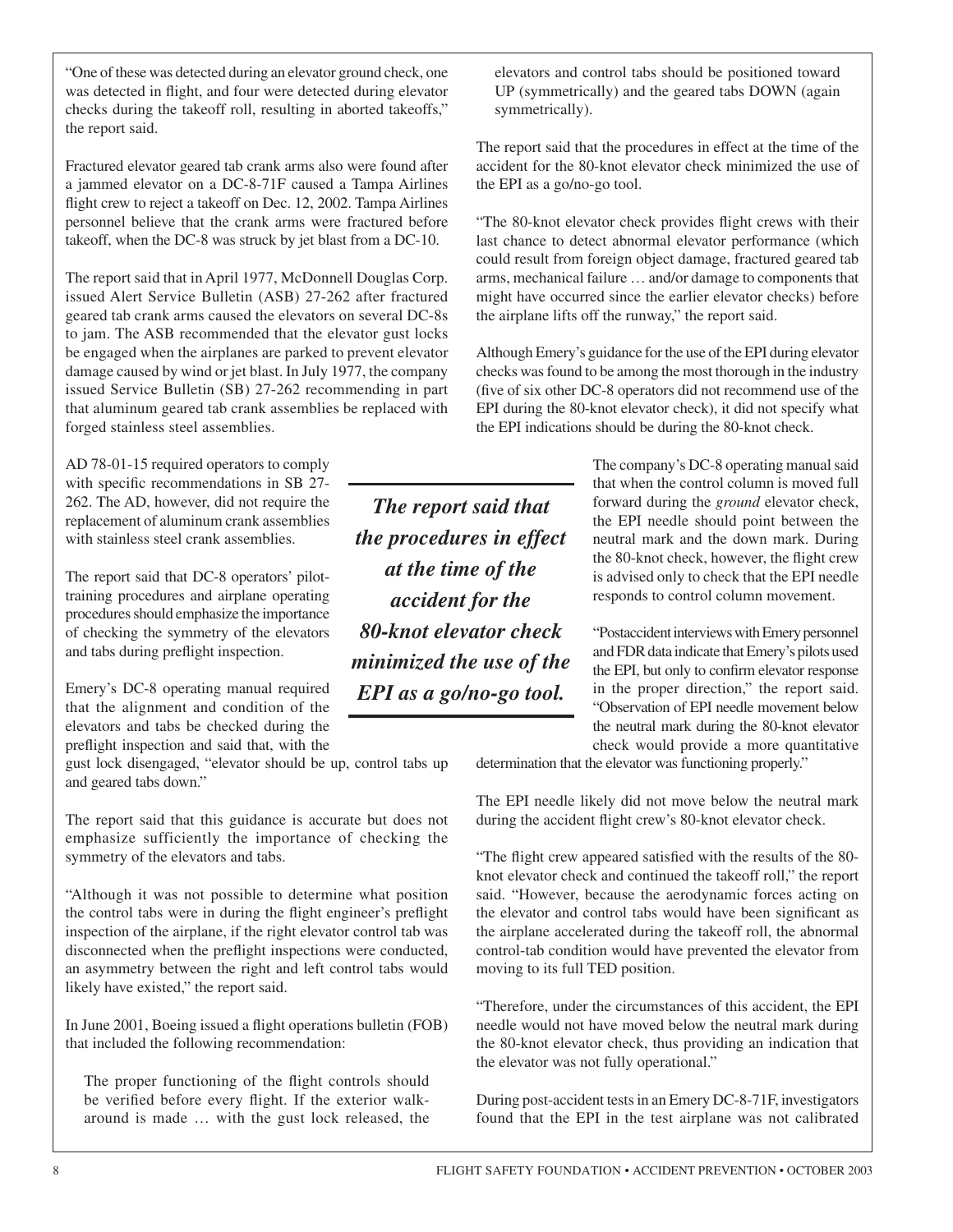properly; when full-down elevator control was applied, the EPI needle moved about 75 percent of the distance between the neutral mark and the down mark. The report said that EPIs should be calibrated periodically.

The report said that the findings of the investigation were the following:

- "The captain, first officer and flight engineer were properly certificated and qualified and had received the training and off-duty time prescribed by federal regulations and company requirements. No evidence indicated any preexisting medical [conditions] or behavioral conditions that might have adversely affected the flight crew's performance during the accident flight;
- "The accident airplane was certificated, equipped and dispatched in accordance with applicable regulations and industry practices;
- "Cargo loading for the accident flight was routine, and the airplane was operating within prescribed [CG] limits;
- "Weather and air traffic control were not factors in this accident;
- "At some time after the previous takeoff (from Reno, Nevada) and before the accident takeoff roll, the bolt connecting the right elevator control tab crank fitting to the pushrod migrated out of the fitting, allowing the control tab to disengage from its pushrod and shift to a [TED] position;
- "When the aerodynamic forces increased as the airplane accelerated during the takeoff roll, the right elevator control tab crank fitting contacted the disconnected pushrod, restricting that control tab's further [TEU] movement and leaving it in an extreme [TED] deflection;
- "As a result of the right elevator control tab's extreme [TED] deflection, the accident airplane's elevator surfaces were driven to command an extreme [ANU] pitch attitude; despite the large nose-down forces the pilots applied to the control columns, the pilots were unable to overcome the effects of the restricted right elevator control tab;
- "The bolt attaching the accident airplane's right elevator control tab crank fitting to the pushrod was improperly secured and inspected, either during the most recent D inspection or subsequent maintenance; however, [NTSB] was unable to determine when this improper securement and inspection occurred;
- "DC-8 operators' procedures and training should more clearly emphasize that DC-8 flight crewmembers need to verify symmetry between the right[-side] and left-side

elevators, control tabs and geared tabs during the preflight inspection;

- "DC-8 operators, including Emery, do not use the [EPI] to confirm elevator movement indications above and below the neutral range during the 80-knot elevator check and, thus, do not take full advantage of the EPI's capabilities to provide pilots with an indication of an abnormal elevator condition;
- "The [EPI] needs to be periodically calibrated to ensure that it provides the most accurate information possible to the pilots;
- "The [EPI] gauge should be readily visible to both pilots;
- "The circumstances of the Emery Flight 17 accident show that the current DC-8 design does not preclude a catastrophic result from a disconnection or failure of the existing control tab crank fitting to pushrod attachment;
- "There may be airplanes that were certificated to [CARs] 4b standards other than the DC-8 on which the disconnection of a critical flight control could have catastrophic results;
- "Replacement of the DC-8 aluminum elevator geared tab crank arms on DC-8 airplanes with stainless steel elevator geared tab crank arms would likely eliminate the possibility of a jam resulting from fractured geared tab crank arms;
- "DC-8 elevator rigging procedures should be fully addressed in a separate work card that specifically lists required inspection items, including verifying the security of elevator control tab attachments after the rigging is completed;
- "All DC-8 work cards related to critical flight controls should identify required inspection items as discrete tasks with individual inspection-signoff requirements;
- "All air carrier operators should provide maintenance personnel with more detailed information regarding the steps or actions that are necessary to satisfactorily accomplish a maintenance task;
- "The use of outdated, incomplete or otherwise unsuitable reference materials by maintenance personnel during the installation and/or assembly of airplane components can occur and is a potentially unsafe practice;
- "The use of a single airplane's [FDR] parameter correlation for all airplanes of the same type is inadequate to ensure accurate correlations for older airplanes that have been retrofitted to record additional FDR parameters;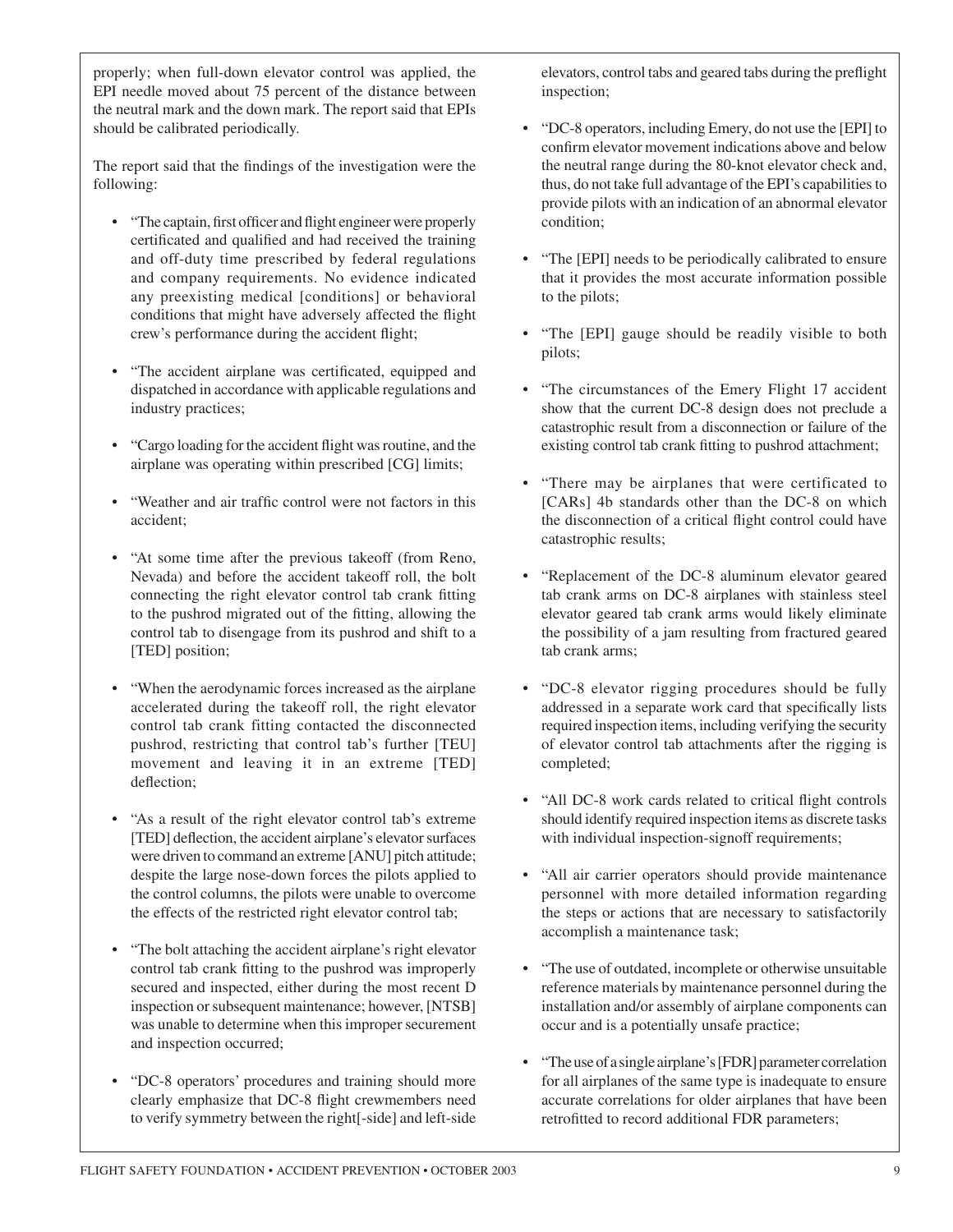- "Loral Fairchild Model F800 [FDRs] with unaddressed or unidentified track-switching anomalies may currently be in operation; [and,]
- "The current regulatory definition of safety-sensitive functions is too narrow for the issue of post-accident testing because it does not include cargo handlers, load planners and ramp supervisors, all of whom have a demonstrated potential to affect the safety of a flight."

Based on these findings, NTSB made the following recommendations to FAA:

- "Require all DC-8 operators to train DC-8 flight crewmembers to look for symmetry between the right- [side elevators] and left-side elevators, control tabs and geared tabs during preflight inspection, consistent with Boeing's June 2001 flight operations bulletin guidance;
- "Require the development of DC-8 80-knot elevatorcheck procedures that will ensure that pilots are clearly made aware of whether the elevator is functioning properly before the airplane lifts off, then require all DC-8 operators to incorporate these procedures into their training and normal operations. The procedures should contain specific guidance regarding an expected range of [EPI] needle movement (including EPI needle movement well below the neutral mark with forward control column movement) and specific criteria for aborting a takeoff as a result of an inadequate elevatormovement indication;
- "Require all DC-8 operators to incorporate periodic [EPI] calibration inspections into their maintenance programs to ensure that the EPI indications observed by pilots accurately represent the condition of the elevator;
- "Require DC-8 [EPIs] to be located and sized so that they are visible and usable for both the captain and first officer;
- "Require Boeing to redesign DC-8 elevator-control-tab installations and require all DC-8 operators to then retrofit all DC-8 airplanes with these installations such that pilots are able to safely operate the airplane if the control tab becomes disconnected from the pushrod;
- "Evaluate airplanes, other than the DC-8, certificated to [CARs] 4b standards to evaluate whether disconnection or failure of critical flight control systems could have catastrophic results and, if so, require that they also be redesigned and retrofitted and/or equipped with duallocking devices to preclude such catastrophic results;
- "Require all DC-8 operators to replace all DC-8 aluminum elevator geared tab crank arms on their DC-8 airplanes with stainless steel elevator geared tab crank arms;
- "Require all DC-8 operators to create or revise DC-8 work cards to ensure [that] they specifically include a post-rigging inspection of the elevator assembly, including verifying the security of elevator-control-tab attachments;
- "Require all DC-8 operators to review their work cards related to critical flight controls and [to] revise them as necessary to ensure that appropriate tasks are identified as discrete tasks with individual inspection-signoff requirements;
- "Require all [FARs] Part 121 air carrier operators to revise their task documents and/or work cards to describe explicitly the process to be followed in accomplishing maintenance tasks;
- "Require all air carrier operators to either:
	- "Provide all pertinent maintenance personnel with the manufacturer's current installation drawings for pertinent airplanes, update those installation drawings as needed and require use of those drawings during installation and/or assembly of that airplane's components; or,
	- "List the IPC on that operator's operation specifications, provide maintenance personnel with up-to-date IPCs for reference, continue to update those IPCs as needed and require maintenance personnel to use the pertinent updated IPCs during installation and/or assembly of an airplane's components;
- "Require operators of airplanes manufactured before August 18, 2000, that have been retrofitted with additional [FDR] parameters in compliance with federal requirements and for which an operator maintains a common correlation document for that airplane type to conduct a full correlation of all such airplanes' FDR parameters at the airplanes' next required FDR maintenance inspection to verify accurate FDR system documentation and sensor function;
- "Require all operators of airplanes equipped with Loral Fairchild Model F800 [FDRs] to comply with Loral Fairchild Field Service Bulletins [DFR] 011 and DFR 027 for recorders with applicable part numbers and installed component numbers;
- "Require overhaul facilities that service Loral Fairchild Model F800 [FDRs] to monitor those recorders to determine whether abnormal track switching is occurring and to report any such findings to the [FAA] and the manufacturer; [and,]
- "Modify the list of safety-sensitive functions described in [FARs] Part 121, Appendixes I and J, to include all personnel with direct access to the airplane and a direct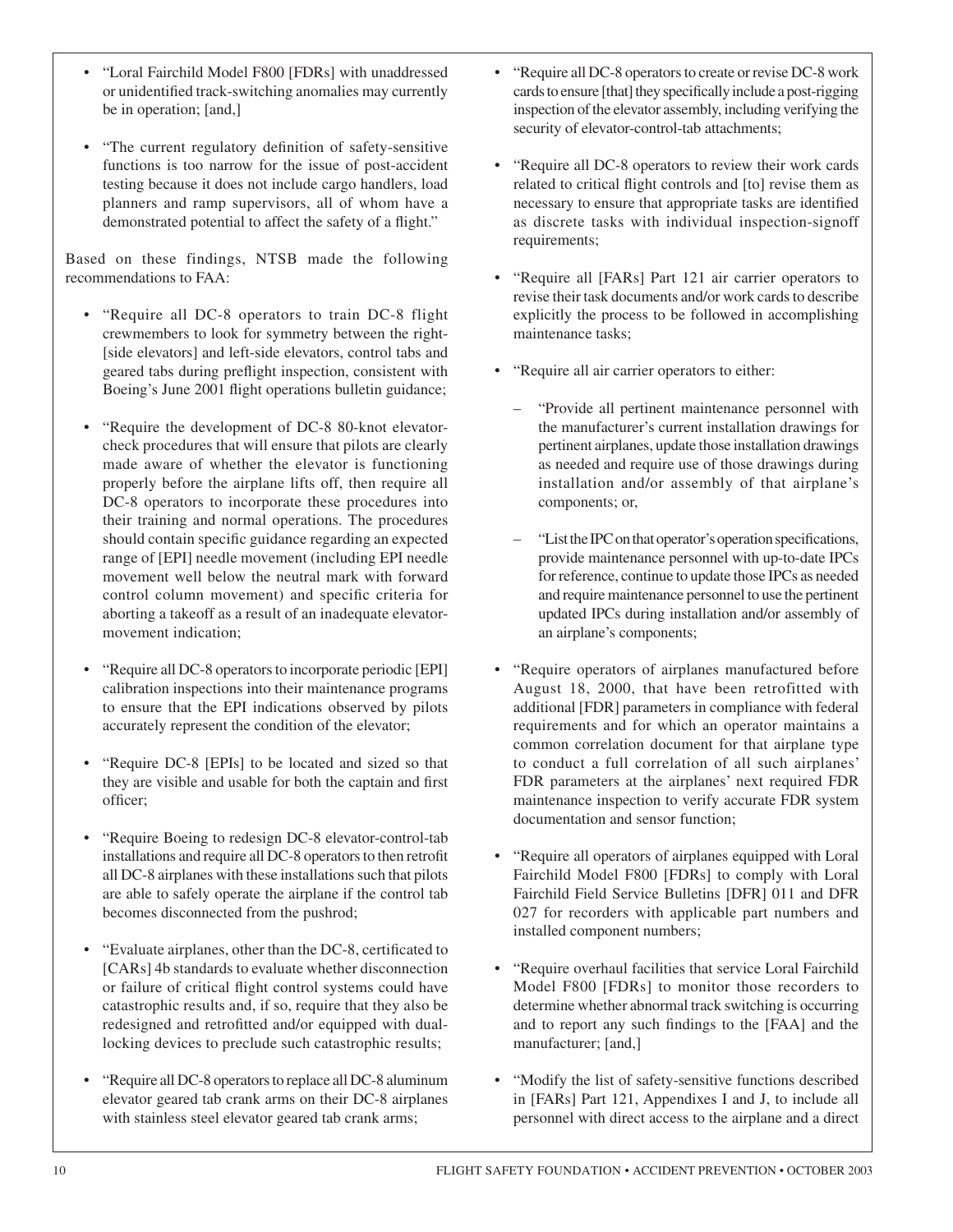role in the handling of the flight, including cargo handlers, load planners and ramp supervisors."

[As of Oct. 15, 2003, NTSB was awaiting FAA response to the recommendations.]

The report said that in January 2000, about a month before the accident, FAA placed Emery under a "heightened state of oversight" because of numerous apparent violations of the FARs. During the next year and a half, FAA conducted several special inspections of the company and found more than 100 violations of the FARs, including:

- "Improper/inadequate repairs to mechanical irregularities, including numerous repetitive pilot write-ups of the same problem on the same aircraft over extended time periods;
- "Unapproved aircraft installations/alterations;
- "Operating unairworthy aircraft;
- "Not following the policies and procedures in their manuals;
- "Inadequate record keeping; [and,]
- "Failure to distribute and use current manuals."

In August 2001, Emery signed a letter of interim agreement with FAA, stating that it would cease operations until is resolved the safety issues identified during the FAA investigations. Subsequently, Emery told FAA that it did not wish to resume commercial air carrier operations and that it intended to dispose of its airplanes. In December 2002, the company returned its operating certificate to FAA.♦

[FSF editorial note: This article, except where specifically noted, is based on U.S. National Transportation Safety Board Aircraft Accident Report NTSB/AAR-03/02: *Loss of Pitch Control on Takeoff; Emery Worldwide Airlines, Flight 17; McDonnell Douglas DC-8-71F, N8079U; Rancho Cordova, California; February 16, 2000*. The 124-page report contains illustrations and appendixes.]

## **Note**

1. On Sept. 8, 1970, a Douglas DC-8-63F that was being operated on a ferry flight by Trans International Airlines rotated to an abnormally nose-high pitch attitude during takeoff from John F. Kennedy International Airport in Jamaica, New York, U.S. The airplane was between 300 feet and 500 feet above the ground when it rolled right, then rolled left to an inverted attitude and struck the ground. All 11 crewmembers were killed. In its final report on the accident (NTSB/ AAR-71/12), the U.S. National Transportation Safety Board (NTSB) said that the probable cause was "loss of pitch control caused by the entrapment of a pointed, asphalt-covered object between the leading edge of the right elevator and the right horizontal spar web access door in the aft part of the stabilizer." The report said, "The restriction to elevator movement, caused by a highly unusual and unknown condition, was not detected by the crew in time to reject the takeoff successfully. However, an apparent lack of crew responsiveness to a highly unusual emergency situation, coupled with the captain's failure to monitor adequately the takeoff contributed to the failure to reject the takeoff."

Among NTSB recommendations generated by the accident investigation was that the U.S. Federal Aviation Administration (FAA) should consider a requirement to install elevator position indicators (EPIs) in all DC-8s. In its reply to NTSB, FAA said that "the usefulness and value of [an EPI] would not justify the large cost and complexities of this installation."

On March 5, 1975, McDonnell Douglas Corp. issued Service Bulletin (SB) 27-254, which recommended installation of EPIs in DC-8s. The NTSB report on the Emery Worldwide Airlines Flight 17 accident said, "[The company] indicated that the SB was released because of two instances of insufficient or abnormal elevator travel that were discovered by flight crews during preflight checks."

FAA Airworthiness Directive (AD) 78-01-15 became effective on June 1, 1978. The AD required DC-8 operators to install EPIs in the airplanes within 18 months, unless EPIs already were installed in accordance with SB 27-254.

## **Further Reading From FSF Publications**

FSF Editorial Staff. "Failure of Stabilizer-trim System Blamed for Crew's Loss of Control of MD-83." *Accident Prevention* Volume 60 (February 2003).

McKenna, James T. "Maintenance Resource Management Programs Provide Tools for Reducing Human Error." *Flight Safety Digest* Volume 21 (October 2002).

FSF Editorial Staff. "Unsecured Fasteners in Tail-rotor System Faulted for Bell UH-1H Loss of Control." *Helicopter Safety* Volume 28 (May–June 2002).

FSF Editorial Staff. "Improperly Installed B-747 Panels Separate on Takeoff." *Aviation Mechanics Bulletin* Volume 50 (March–April 2002).

FSF Editorial Staff. "Improper Assembly of Trim Actuator Causes Inflight Separation of Stabilizer." *Aviation Mechanics Bulletin* Volume 49 (July–August 2001).

Roelen, A.L.C.; Pikaar, A.J.; Ovaa, W. "An Analysis of the Safety Performance of Air Cargo Operators." *Flight Safety Digest* Volume 20 (July 2001).

FSF Editorial Staff. "Documentation, Inspection, Workload Problems Cited in Incorrect Installation of Aileron-trim Cables." *Aviation Mechanics Bulletin* Volume 49 (January–February 2001).

Crotty, Bart J. "Improperly Installed Trim Actuators Blamed for Takeoff Accident." *Aviation Mechanics Bulletin* Volume 48 (September–October 2000).

FSF Editorial Staff. "Improper Loading of Cargo Causes Loss of Aircraft Control on Approach." *Accident Prevention* Volume 57 (May 2000).

FSF Editorial Staff. "Cargo Airplane Strikes Building During Rejected Takeoff." *Accident Prevention* Volume 57 (January 2000).